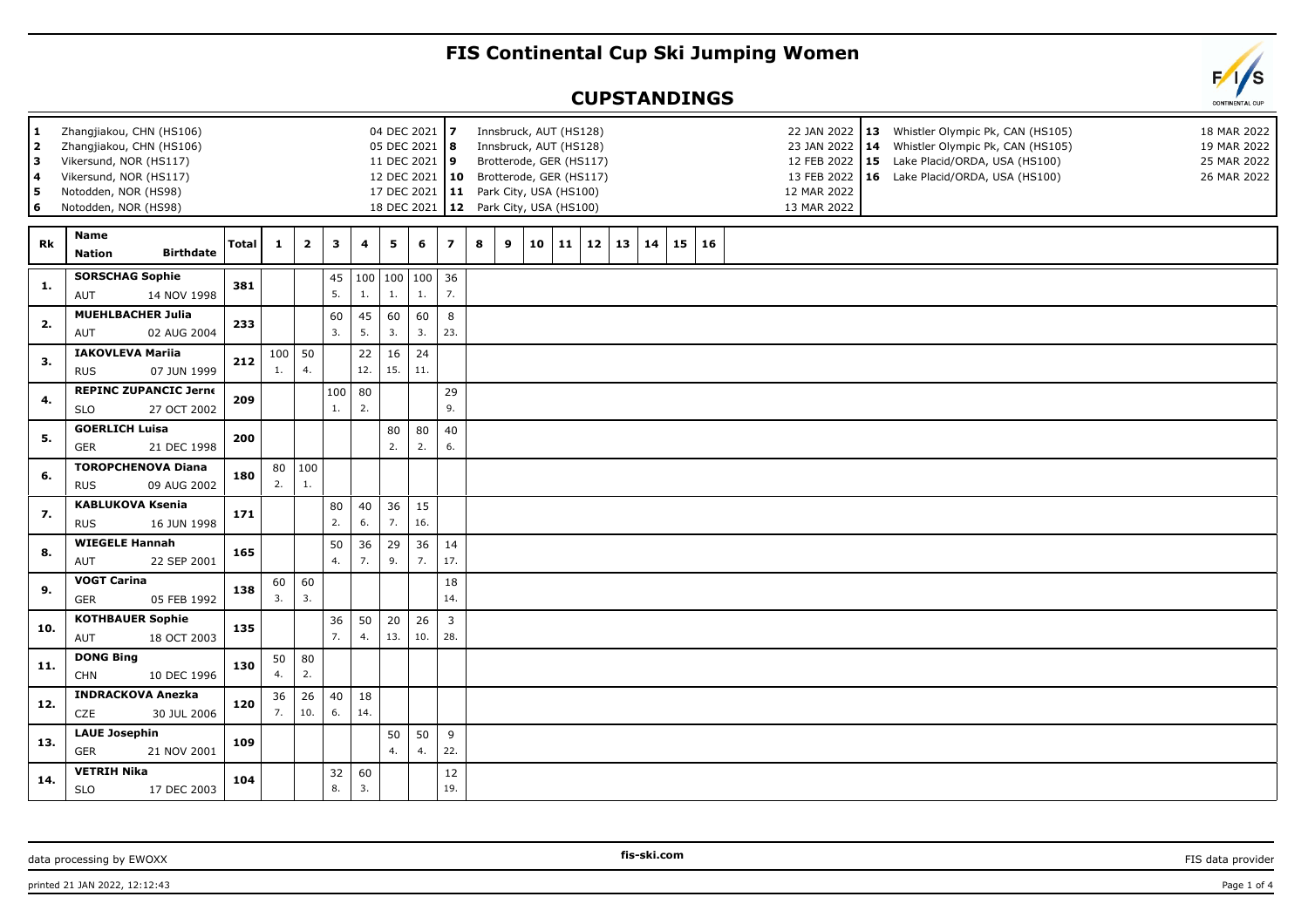| Rk  | Name<br><b>Birthdate</b><br><b>Nation</b>                 | Total | 1         | $\overline{\mathbf{2}}$ | 3                              | $\overline{4}$ | 5                     | 6                     | $\overline{z}$        | 8 | 9 | 10 | 11 | 12 | 13 | 14 | 15 | 16 |  |
|-----|-----------------------------------------------------------|-------|-----------|-------------------------|--------------------------------|----------------|-----------------------|-----------------------|-----------------------|---|---|----|----|----|----|----|----|----|--|
| 15. | <b>KUEBLER Pia Lilian</b><br>08 OCT 2002<br><b>GER</b>    | 101   | 40<br>6.  | 32<br>8.                |                                |                | 9<br>22.              | 16<br>15.             | $\overline{4}$<br>27. |   |   |    |    |    |    |    |    |    |  |
| 16. | <b>TAKANASHI Sara</b><br>08 OCT 1996<br>JPN               | 100   |           |                         |                                |                |                       |                       | 100<br>1.             |   |   |    |    |    |    |    |    |    |  |
| 17. | <b>BARANTCEVA Aleksandra</b><br><b>RUS</b><br>22 DEC 2001 | 96    | 32<br>8.  | 22<br>12.               | 13<br>18.                      | 12<br>19.      | $\overline{7}$<br>24. | 10<br>21.             |                       |   |   |    |    |    |    |    |    |    |  |
| 18. | <b>GOEBEL Michelle</b><br>18 FEB 2004<br>GER              | 92    |           |                         |                                |                | 40<br>6.              | 45<br>5.              | $\overline{7}$<br>24. |   |   |    |    |    |    |    |    |    |  |
| 19. | <b>SUBBOTINA Anastasiia</b><br><b>RUS</b><br>28 JUN 2004  | 90    |           |                         |                                | 29<br>9.       | 32<br>8.              | 29<br>9.              |                       |   |   |    |    |    |    |    |    |    |  |
| 19. | <b>PENG Qingyue</b><br>13 JAN 2005<br><b>CHN</b>          | 90    | 45<br>5.  | 45<br>5.                |                                |                |                       |                       |                       |   |   |    |    |    |    |    |    |    |  |
| 21. | <b>ELLMAUER Katharina</b><br>01 AUG 2000<br>AUT           | 88    |           |                         | 22<br>12.                      | 16<br>15.      | 18<br>14.             | 32<br>8.              |                       |   |   |    |    |    |    |    |    |    |  |
| 22. | <b>BELSHAW Annika</b><br><b>USA</b><br>13 JUN 2002        | 85    |           |                         |                                |                | 45<br>5.              | 40<br>6.              |                       |   |   |    |    |    |    |    |    |    |  |
| 23. | <b>BERGER Frida</b><br>29 APR 2004<br><b>NOR</b>          | 81    |           |                         | 29<br>9.                       | 32<br>8.       | 11<br>20.             | 9<br>22.              |                       |   |   |    |    |    |    |    |    |    |  |
| 24. | <b>KUSTOVA Aleksandra</b><br>26 AUG 1998<br><b>RUS</b>    | 80    |           |                         |                                |                |                       |                       | 80<br>2.              |   |   |    |    |    |    |    |    |    |  |
| 25. | <b>MOHARITSCH Vanessa</b><br>AUT<br>16 OCT 2002           | 78    |           |                         | 24<br>$11.$                    | 24<br>11.      | 12<br>19.             | 18<br>14.             |                       |   |   |    |    |    |    |    |    |    |  |
| 26. | <b>MATTILA Sofia</b><br>24 MAY 2006<br><b>FIN</b>         | 77    |           |                         | 18<br>14.                      | 15<br>16.      | 24<br>11.             | 20<br>13.             |                       |   |   |    |    |    |    |    |    |    |  |
| 27. | <b>SKATVEDT Karoline</b><br>02 APR 2000<br><b>NOR</b>     | 73    |           |                         | 26<br>10.                      | 26<br>10.      | 14<br>17.             | $\overline{7}$<br>24. |                       |   |   |    |    |    |    |    |    |    |  |
| 28. | <b>WANG Liangyao</b><br>21 NOV 2003<br><b>CHN</b>         | 65    | 29<br>9.  | 36<br>7.                |                                |                |                       |                       |                       |   |   |    |    |    |    |    |    |    |  |
| 29. | LI Xueyao<br><b>CHN</b><br>11 APR 1995                    | 60    | 20<br>13. | $40\,$<br>6.            |                                |                |                       |                       |                       |   |   |    |    |    |    |    |    |    |  |
| 29. | ITO Yuki<br><b>JPN</b><br>10 MAY 1994                     | 60    |           |                         |                                |                |                       |                       | 60<br>3.              |   |   |    |    |    |    |    |    |    |  |
| 31. | <b>TRAASERUD Heidi Dyhre</b><br><b>NOR</b><br>10 JUL 2003 | 55    |           |                         | 20<br>13.                      | 11<br>20.      | 18.                   | $13 \mid 11$<br>20.   |                       |   |   |    |    |    |    |    |    |    |  |
| 32. | <b>JENCOVA Veronika</b><br>CZE<br>24 MAR 2004             | 53    | 26<br>10. | 24<br>$11.$             | $\overline{\mathbf{3}}$<br>28. |                |                       |                       |                       |   |   |    |    |    |    |    |    |    |  |
| 33. | <b>ZENG Ping</b><br><b>CHN</b><br>01 JAN 2005             | 51    | 22<br>12. | 29<br>9.                |                                |                |                       |                       |                       |   |   |    |    |    |    |    |    |    |  |

data processing by EWOXX **FIS data provider FIS data provider FIS data provider FIS data provider FIS data provider**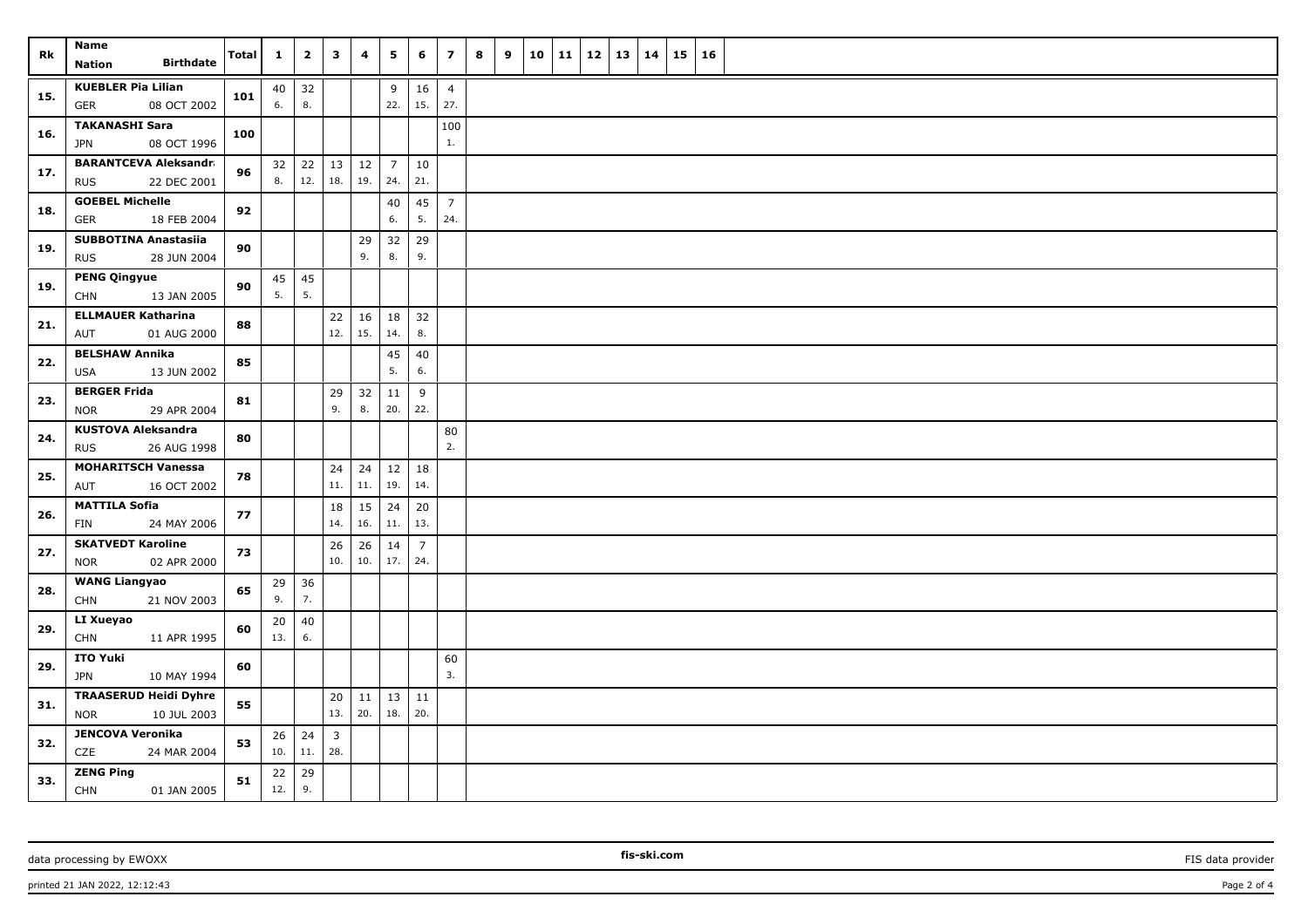| Rk  | <b>Name</b><br><b>Birthdate</b><br><b>Nation</b>      | <b>Total</b> | $\mathbf{1}$ | $\overline{\mathbf{2}}$ | $\mathbf{3}$ | $\overline{\mathbf{4}}$ | 5                     | 6                     | $\overline{\phantom{a}}$ | 8<br>9 | 10 | 11 | 12 | $\vert$ 13 | 14 | 15 | <b>16</b> |  |
|-----|-------------------------------------------------------|--------------|--------------|-------------------------|--------------|-------------------------|-----------------------|-----------------------|--------------------------|--------|----|----|----|------------|----|----|-----------|--|
| 34. | <b>AVVAKUMOVA Irina</b><br>14 SEP 1991<br><b>RUS</b>  | 50           |              |                         |              |                         |                       |                       | 50<br>4.                 |        |    |    |    |            |    |    |           |  |
| 35. | <b>JONES Paige</b><br>30 AUG 2002<br>USA              | 48           |              |                         |              |                         | 26<br>10.             | 22<br>12.             |                          |        |    |    |    |            |    |    |           |  |
| 35. | <b>MALSINER Jessica</b><br>23 SEP 2002<br>ITA         | 48           |              |                         |              |                         | 22<br>12.             | 15<br>16.             | 11<br>20.                |        |    |    |    |            |    |    |           |  |
| 35. | <b>SZWAB Joanna</b><br>POL<br>17 FEB 1997             | 48           |              |                         | 15<br>16.    | 10<br>21.               | $10\,$<br>21.         | 13<br>18.             |                          |        |    |    |    |            |    |    |           |  |
| 38. | <b>TIKHONOVA Sofia</b><br>16 NOV 1998<br><b>RUS</b>   | 45           |              |                         |              |                         |                       |                       | 45<br>5.                 |        |    |    |    |            |    |    |           |  |
| 39. | <b>TRAMBITAS Andreea Dia</b><br>ROU<br>31 MAY 2000    | 44           | 24<br>11.    | 20<br>13.               |              |                         |                       |                       |                          |        |    |    |    |            |    |    |           |  |
| 40. | <b>TERVAHARTIALA Julia</b><br>07 NOV 2002<br>FIN      | 39           |              |                         | 6<br>25.     | 20<br>13.               | 8<br>23.              | 5<br>26.              |                          |        |    |    |    |            |    |    |           |  |
| 41. | <b>NI Xiaotong</b><br><b>CHN</b><br>03 JUN 2004       | 34           | 18<br>14.    | 16<br>15.               |              |                         |                       |                       |                          |        |    |    |    |            |    |    |           |  |
| 41. | <b>SHAO Birun</b><br><b>CHN</b><br>15 AUG 2003        | 34           | 16<br>15.    | $18\,$<br>14.           |              |                         |                       |                       |                          |        |    |    |    |            |    |    |           |  |
| 41. | <b>BELTOWSKA Pola</b><br>12 NOV 2006<br>POL           | 34           |              |                         | 16<br>15.    | 9<br>22.                | 5<br>26.              | $\overline{4}$<br>27. |                          |        |    |    |    |            |    |    |           |  |
| 44. | <b>PAGNIER Josephine</b><br><b>FRA</b><br>04 JUN 2002 | 32           |              |                         |              |                         |                       |                       | 32<br>8.                 |        |    |    |    |            |    |    |           |  |
| 45. | <b>LI Qiurong</b><br><b>CHN</b><br>22 OCT 2002        | 30           | 15<br>16.    | 15<br>16.               |              |                         |                       |                       |                          |        |    |    |    |            |    |    |           |  |
| 46. | <b>BORODINA Alina</b><br><b>RUS</b><br>10 FEB 2002    | 29           |              |                         | 10<br>21.    | $\overline{7}$<br>24.   | 6<br>25.              | 6<br>25.              |                          |        |    |    |    |            |    |    |           |  |
| 47. | <b>LUSSI Nina</b><br>29 MAR 1994<br>USA               | 28           |              |                         | 14<br>17.    | 14<br>17.               |                       |                       |                          |        |    |    |    |            |    |    |           |  |
| 48. | <b>AMBROSI Martina</b><br>07 APR 2001<br>ITA          | 27           |              |                         |              |                         | 15<br>16.             | $\vert$ 12<br>19.     |                          |        |    |    |    |            |    |    |           |  |
| 49. | <b>SETO Yuka</b><br>22 FEB 1997<br>JPN                | 26           |              |                         |              |                         |                       |                       | 26<br>10.                |        |    |    |    |            |    |    |           |  |
| 50. | PTACKOVA Stepanka<br><b>CZE</b><br>18 MAR 2002        | 25           |              |                         | 12<br>19.    | 13<br>18.               |                       |                       |                          |        |    |    |    |            |    |    |           |  |
| 51. | <b>MIDTSUNDSTAD Nora</b><br><b>NOR</b><br>10 JUL 2003 | ${\bf 24}$   |              |                         | 11<br>20.    | 8<br>23.                | $\overline{4}$<br>27. | $\mathbf{1}$<br>30.   |                          |        |    |    |    |            |    |    |           |  |
| 51. | VTIC Maja<br><b>SLO</b><br>27 JAN 1988                | 24           |              |                         |              |                         |                       |                       | 24<br>$11. \,$           |        |    |    |    |            |    |    |           |  |

printed 21 JAN 2022, 12:12:43 Page 3 of 4